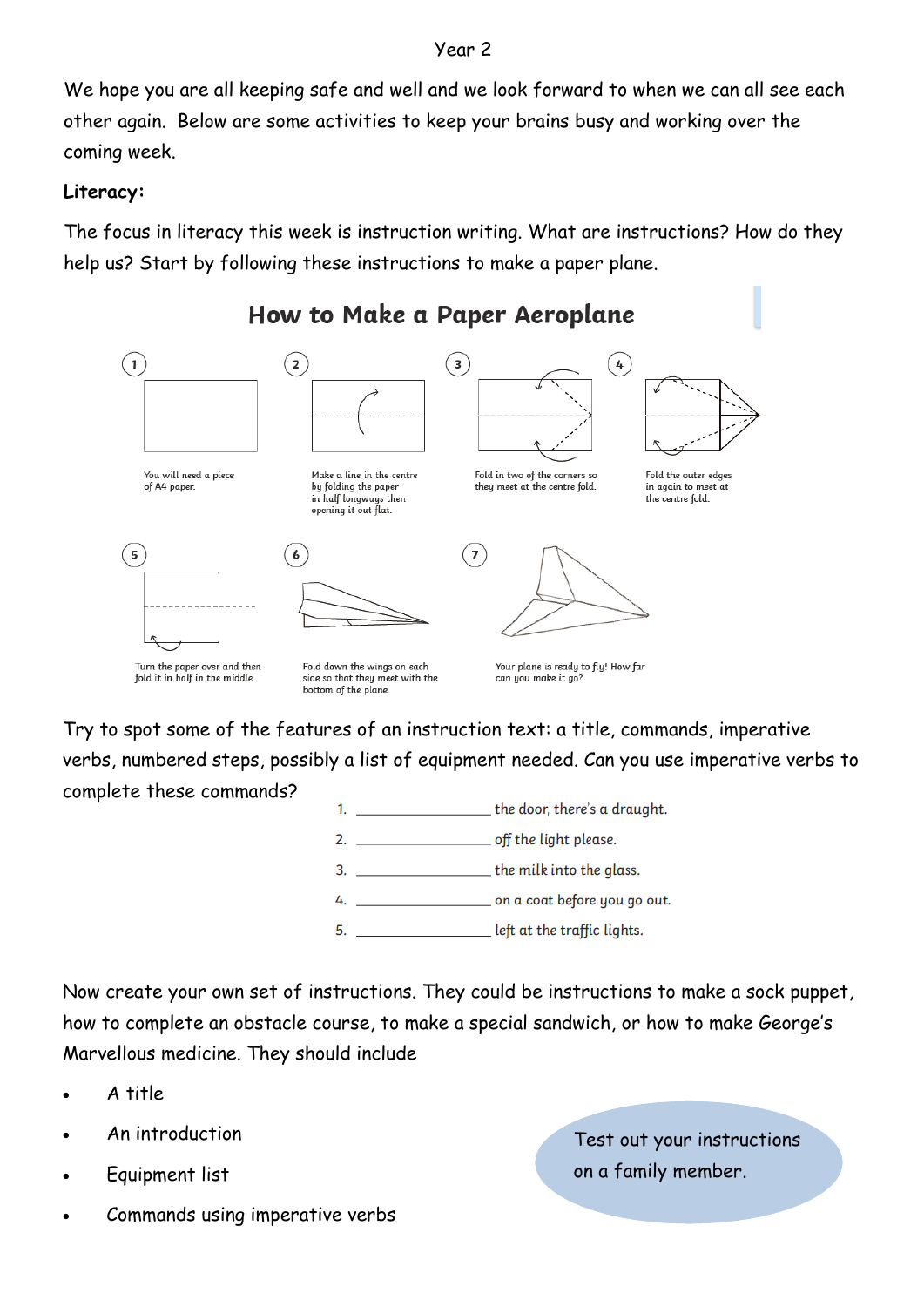Useful phonics links: <https://www.teachyourmonstertoread.com/>

[https://www.youtube.com/user/breakthruchris?](https://www.youtube.com/user/breakthruchris?fbclid=IwAR1CzQXRdgizypJwLMFDmGDCU1S95YdE5o5FmAPAIGZ1LKdbiYwtoIB7KsE) [fbclid=IwAR1CzQXRdgizypJwLMFDmGDCU1S95YdE5o5FmAPAIGZ1LKdbiYwtoIB7KsE](https://www.youtube.com/user/breakthruchris?fbclid=IwAR1CzQXRdgizypJwLMFDmGDCU1S95YdE5o5FmAPAIGZ1LKdbiYwtoIB7KsE)

Free audio books: <https://stories.audible.com/start-listen>

Reading challenges:

- Write down ten words to best describe a story you have read.
- Create a fact file for your favourite author

### **Maths:**

Please continue following the white rose videos, these provide useful explanations on mathematics that would be covered in school.

https://whiterosemaths.com/homelearning/year-2/

| Y2 Maths at Home - Hidey pots                                                                                                                                                                                                                                 |                                      |
|---------------------------------------------------------------------------------------------------------------------------------------------------------------------------------------------------------------------------------------------------------------|--------------------------------------|
| Underneath five to ten flower pots or bowls place some pebbles or other objects.<br>Show what is underneath each pot/bowl in turn.                                                                                                                            |                                      |
| Are there the same number of pebbles under each pot?<br>Using only the pebbles under the four pots, rearrange them until all of the piles are equal.                                                                                                          |                                      |
| Rearrange a number of pebbles so that there is an equal number under each pot e.g. 5<br>pebbles and challenge your child(ren) to say how many pebbles under all six pots<br>altogether. Help them to count in twos, fives or tens or to use a fact they know. |                                      |
| Say the number of objects under the pots altogether<br>e.g. 30 pebbles under six pots.<br>There are the same number of pebbles under every pot.<br>Can you work out what that number is?<br>Herts<br><b>#ESSENTIALmaths</b><br>for Learning                   |                                      |
|                                                                                                                                                                                                                                                               |                                      |
| <b>Complete the cards</b>                                                                                                                                                                                                                                     | Two shirts cost EI2                  |
| $10 + 6$ is the same as $1 +$<br>$10 + 6$ is the same as $9 +$                                                                                                                                                                                                |                                      |
| is the same as $20 -$<br>$15 - 3$                                                                                                                                                                                                                             | How much do 5 of the shirts<br>cost? |
|                                                                                                                                                                                                                                                               |                                      |
|                                                                                                                                                                                                                                                               |                                      |
|                                                                                                                                                                                                                                                               | Rose<br>Maths                        |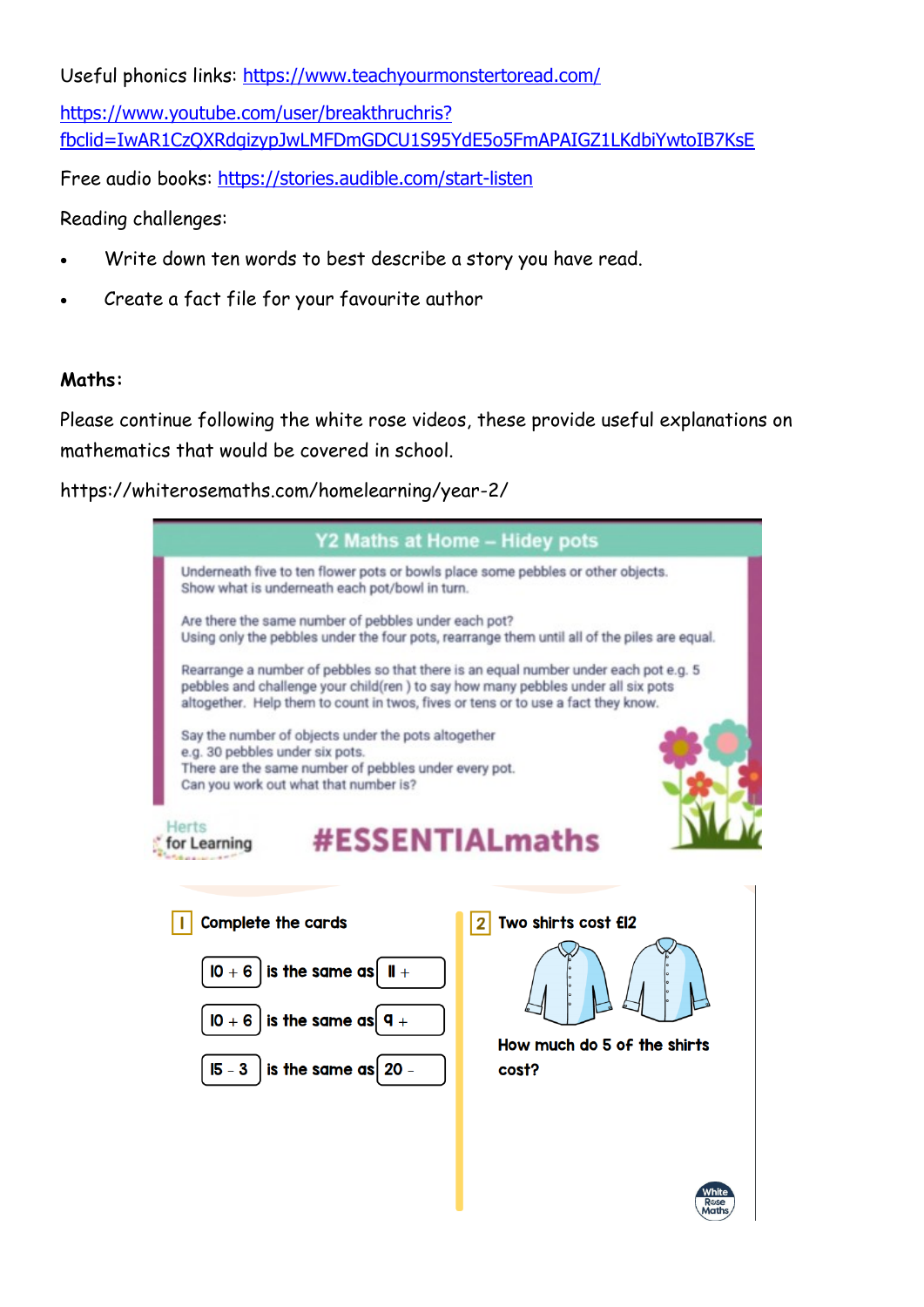This week we are continuing to focus on Pentecost. Recap Acts 2: 1-11. Imagine that you are one of the disciples hiding in the room . Retell the story considering characters, setting and events – what happened after the wind and the fire came? What did they say and do?

## Computing

How do people send messages to each other? Possibly a letter, a text message or an email. Research some early methods of messaging these could include cave drawings,

smoke signals, Egyptian hieroglyphs, carrier pigeons, printing press, telegraph or radio.

Try making tin-can walkie-talkies, play Chinese whispers, write telegrams. Which method was the most efficient?

## P.E

What you need:

1 x marker

1 x timer

5 x pairs of socks 1 x bucket, box or hoop

## **The Challenge**

How many socks can you throw in a bucket in 6o seconds?

- · Place a bucket on the ground.
- . Measure 5 strides from the bucket and place the marker on the ground.
- \* Stand next to the marker and throw a pair of socks under arm in to the bucket.
- . Once you have thrown all the pairs of socks, run and collect the socks and start again.
- . How many socks can you throw in to the bucket in 6o seconds?
- · Always have adult supervision.
- . Make sure the surface is flat.
- . Make sure there are no obstructions.

## History

The 8th May is VE day which commemorates the end of the Second World War in Europe. This year is the 75th anniversary. Many people celebrated VE day in 1945 by holding street parties, create your own tea party at home. You can make bunting to hang and research foods that were popular in 1945. There are a lot of events planned on this day that you might want to look out for:

- The queen's speech.
- A national sing-a-long to 'We'll meet again' by Dame Vera Lynn.
- The three national military service museums, (navy, army and air force) are hosting a virtual VE Day 75 festival online.



We hope you have a good week. Best wishes,

Amy and Megan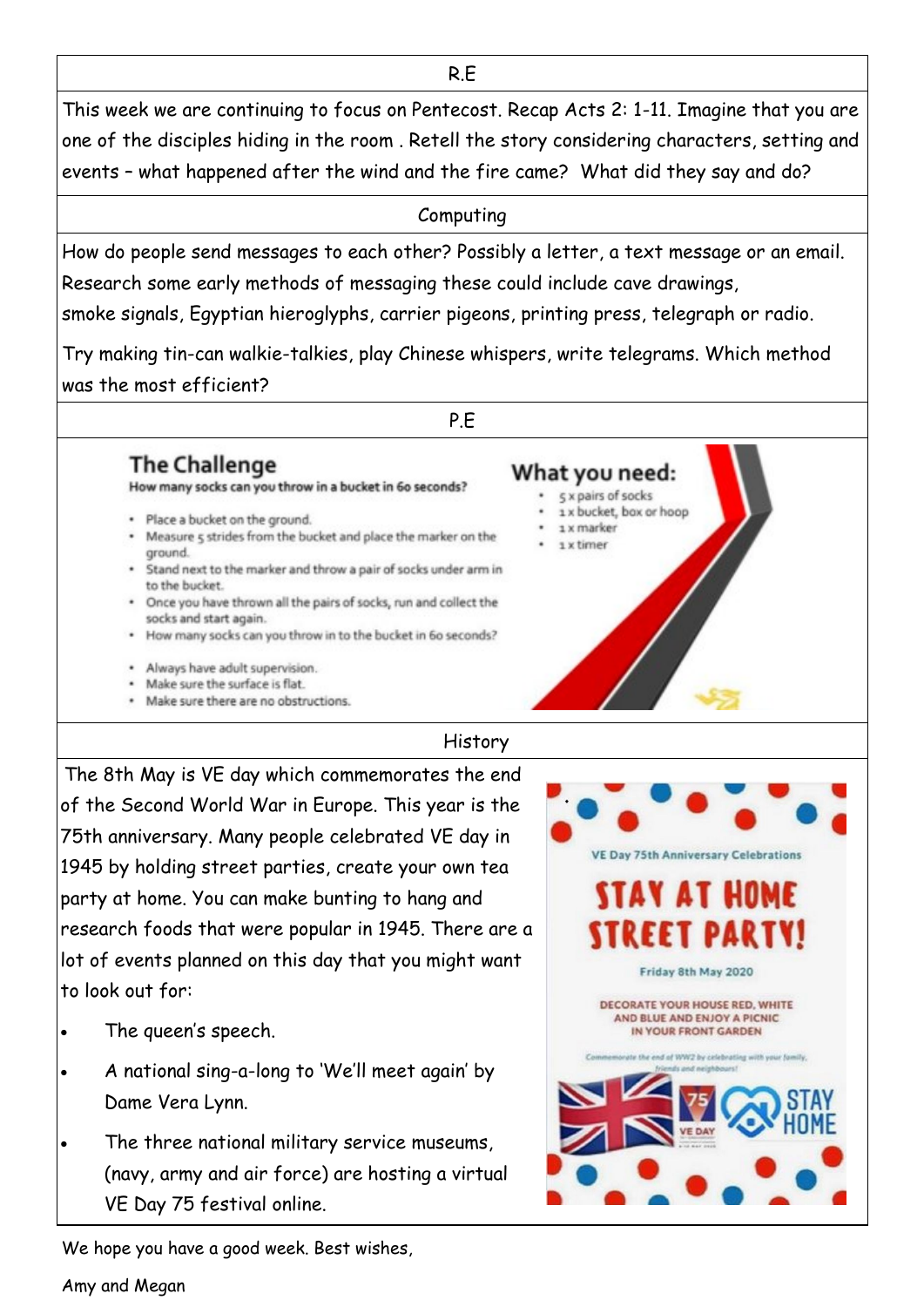# **ø** Victory in Europe Day

Victory in Europe Day is also known as VE Day. VE day is a day to commemorate the end of the Second World War. We remember the courage, suffering and endurance of those who lived during the war. We also remember the soldiers who fought in the war and those who lost their lives

## Did You Know?

The Second World War lasted for six years. It was a war that involved countries from all around the world. The war started in Europe in 1939, when Nazi Germany invaded the country of Poland. The people of Britain fought Nazi Germany for their freedom.



Time to Celebrate On Mau 7th 1945. Germany surrendered the war.The first VE Day took place on May 8th 1945, after Prime Minister, Winston Churchill's, speech.





At 3pm on May 8th 1945, the Prime Minister, Winston Churchill made a speech to announce the end of the war. He said:

"My dear friends, this is your hour. It's a victory of the great British nation."